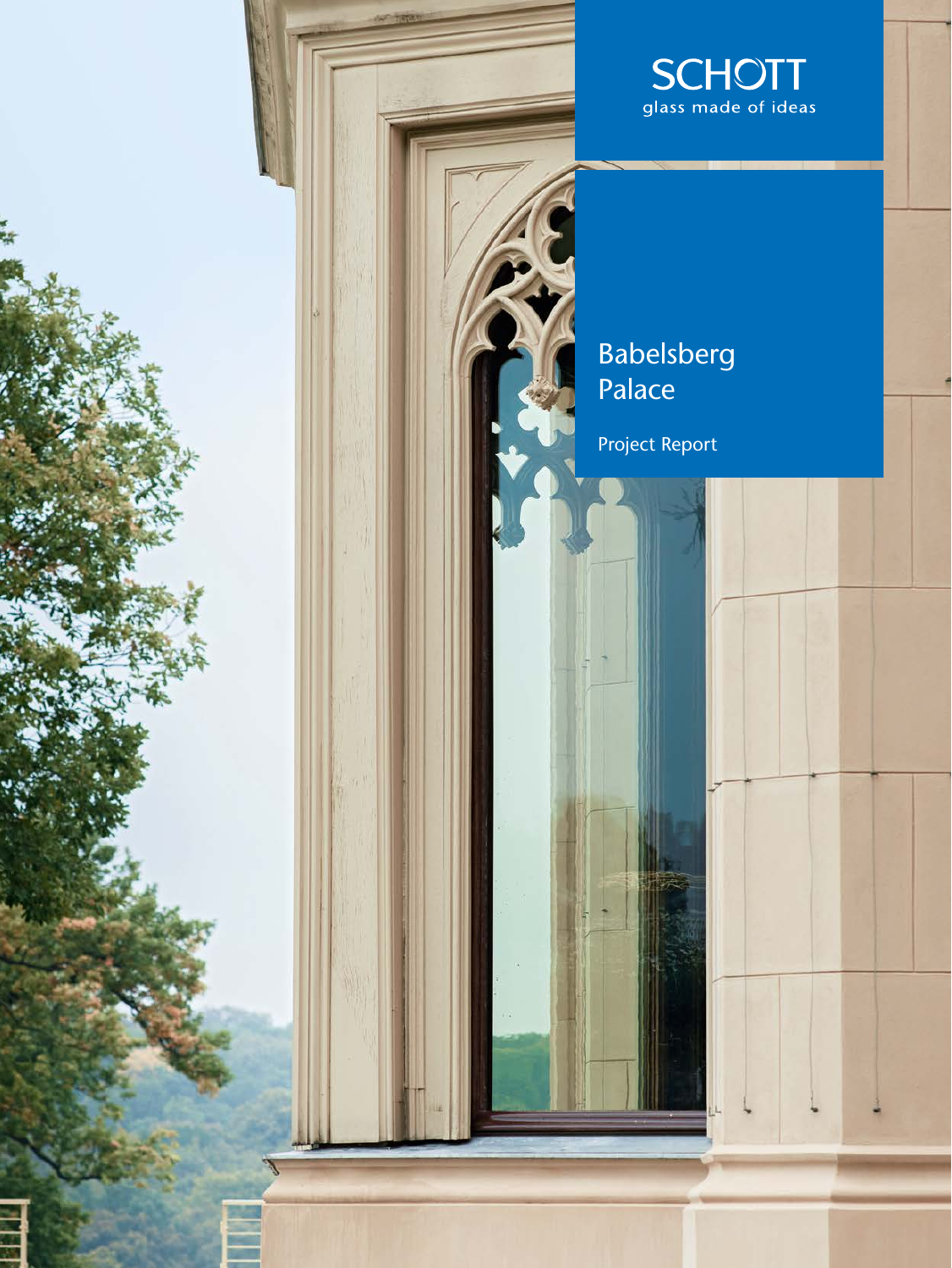# Restored building façade brings old splendor to world heritage site

Babelsberg Palace in Potsdam, Germany, shines again in imperial splendor after a 3 year restoration of its façade that placed high demands in the area of monument protection. During the renovation of the striking window surfaces, SCHOTT mastered tricky challenges with its restoration glass GOETHEGLAS.

### **The History**

The prominent Prussian architect Karl Friedrich Schinkel, his pupil Ludwig Persius, and the architect Heinrich Strack erected Babelsberg Palace in two construction sections between 1833 and 1849 for the future emperor Wilhelm I. The summer residence in neo-Gothic style spared no expense on façade materials such as brick, natural stone, terracotta, Roman cement, and zinc castings. The 380 different exterior door and window elements make for a real eye catcher, with a glazed area of 550 m² including large format all glass windows that offer an unobstructed view of the magnificent natural park.

After the death of Wilhelm I, the imperial palace was used in a variety of ways, but the construction material was neglected. Owned by the Prussian Palaces and Gardens Foundation



Berlin-Brandenburg (SPSG), Babelsberg Palace and Park have now been UNESCO World Heritage sites since 1990. The Foundation wants to use the monument as a museum again in the future and designed a master plan for the restoration of both the palace and the park, which began in 2013 with the restoration of the exterior.

#### **The Challenge**

The task of exterior restoration came with rigid conservation requirements, considering the diverse building materials and styles, differing periods of material origin, execution standards, and conservation conditions. This challenge pertained particularly to the historical windows, which remained largely intact, but were severely impaired by years of reconstructions and additions, including the addition of new window levels and the use of modern float glass. The impressive large scale glazing was damaged during World War II and equipped with glazing bars and transoms to subdivide the window surface during repair.

Such subsequent, stylistically inappropriate changes had to be removed according to the master plan. Historical glazing was to be maintained as much as possible, while float glass was to be replaced by a more authentic glass with a slightly wavy appearance. Besides historic preservation aspects, modern construction and energy requirements



had to be taken into account. After all, the renovation was ultimately aimed at making the building usable as a museum.

## **The Solution**

After carefully examining samples, the building owners and the architects from Dr. Krekeler Generalplaner GmbH in Brandenburg chose GOETHEGLAS from SCHOTT as their restoration glass. The special Fourcault production process gives the colorless drawn glass the irregular surface characteristic of window glasses from the 18th and 19th centuries. At the same time, it enables modern functions such as UV protection and thermal insulation and can be further processed into insulating glass, laminated glass, or tempered glass.

SCHOTT's processing know how was a decisive factor for achieving the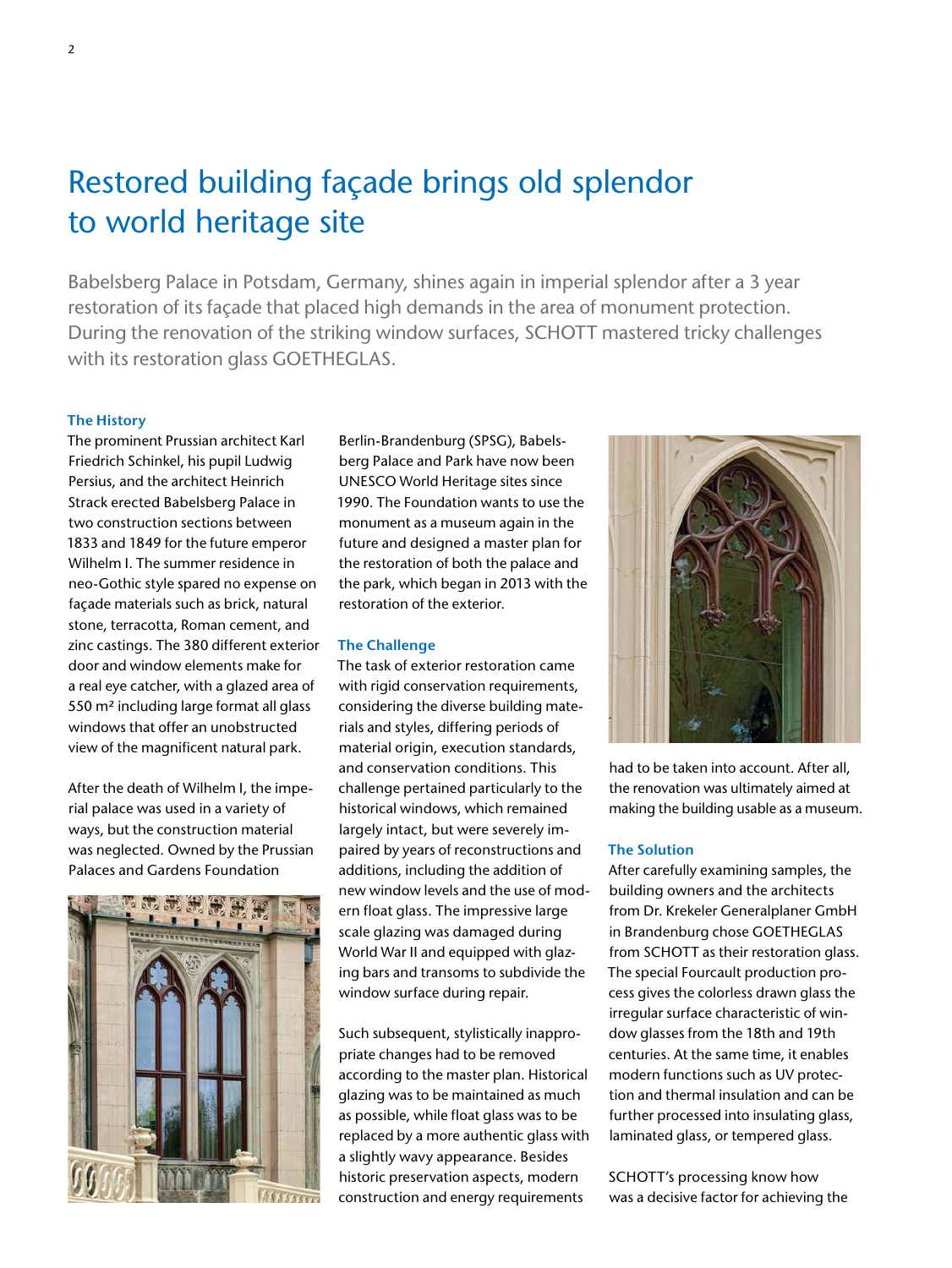

planned glazing solutions. For example, SCHOTT produced GOETHEGLAS three meters long for the Babelsberg project, refined by means of thermal pre-stressing and subsequent heat soaking tests. This allowed for a large share of the all glass windows to be installed. The 4.5 meter high special formats on the main floor of the palace were designed as laminated glass with butt joints. In addition, insulating glass with an outer pane made of GOETHEGLAS and an inner pane made of float glass was produced to address specific climatic concerns.

Although all SCHOTT restoration glasses have European technical approval that regulates the framework conditions and characteristic bending strengths, glass structural engineers from SuP Ingenieure GmbH in Darmstadt were contracted to examine the suitability of the glazing from a static perspective. The all glass and laminated glass windows therefore meet the safety requirements of ESG-H glazing and have received extensive approvals from the building authorities.

"SCHOTT was the only company to offer a three meter restoration glass with the matching aesthetics at the time of planning. In close collaboration, we were also able to meet the high demands of monument protection as well as the static, energetic, and constructional challenges that pertain to insulation and composite glass solutions. We are very grateful for this because we have

received positive feedback on the result from all sides."

Stefan Gubelt, Dr. Krekeler Generalplaner GmbH, Berlin

Statement from the building owners: "We wanted to have a restoration glass that would attract the attention of viewers, but with a wavy appearance that is less obtrusive. We are very pleased with our decision in favour of SCHOTT and its GOETHEGLAS, especially since the refurbishment of the glazing had to meet a wide range of requirements."

Max Daiber, Project Head at the Prussian Palaces and Gardens Foundation Berlin-Brandenburg



# **THE MATERIAL**

- GOETHEGLAS / 4.5 mm thick
- with thermal tempering and heat soaking
- as laminated glass with laminated GOETHEGLAS and butt joints
- as insulating glass with 6 mm and 8 mm spacer